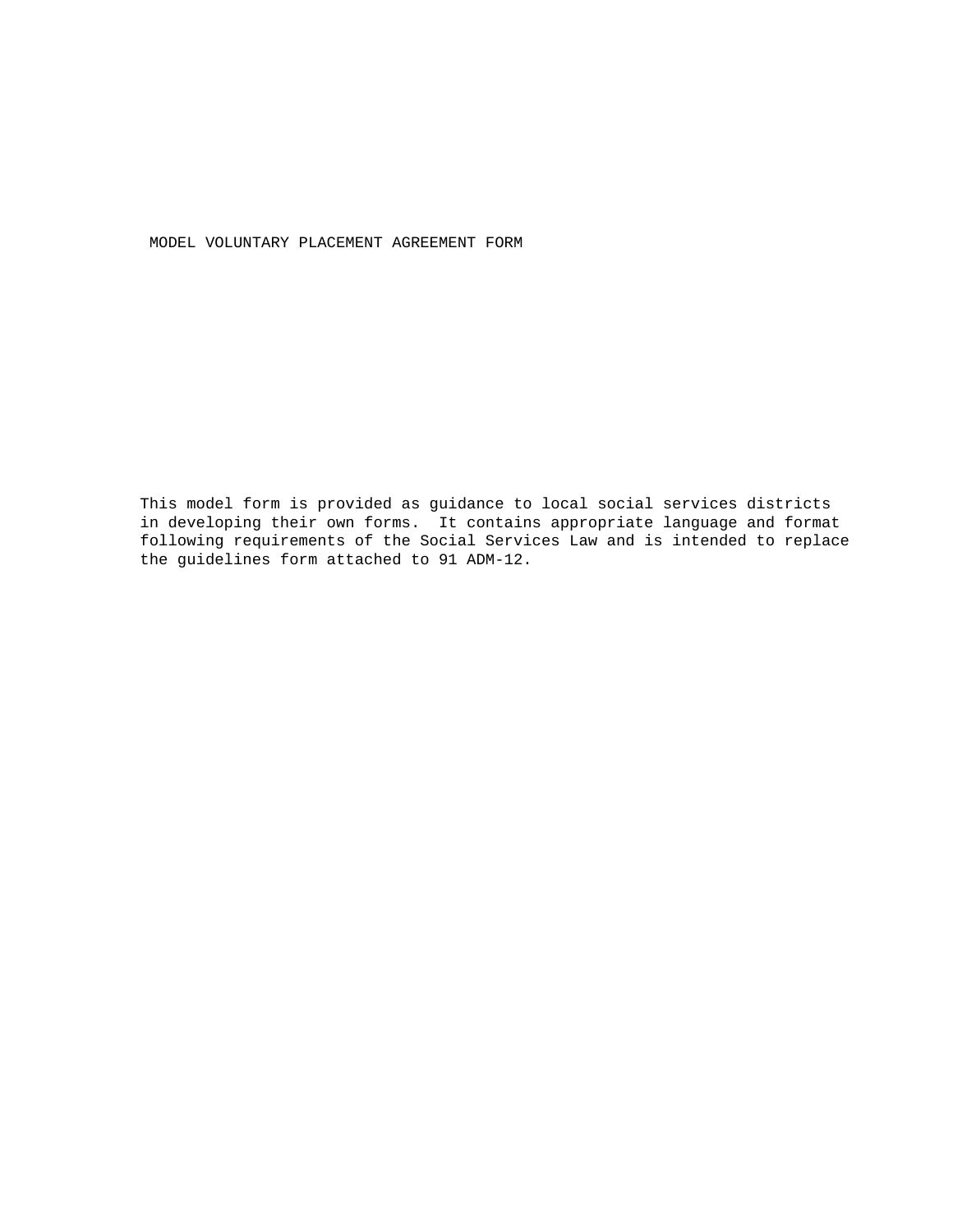### NOTICE

 o By signing this agreement, you will voluntarily transfer the care and custody of your child to the Commissioner of Social Services. You do not have to sign the agreement and you will not be subject to any legal penalties if you do not sign it.

 o You have the right to talk to a lawyer of your own choosing before signing this agreement. If you cannot afford a lawyer, you have the right to obtain from the Commissioner a list of lawyers or organizations which may provide free legal services.

Name of Person Signing Agreement Address

| Mother                                                                        | Number and Street |                 |     |
|-------------------------------------------------------------------------------|-------------------|-----------------|-----|
|                                                                               |                   | Apt.            | Zip |
| Father*                                                                       | Number and Street |                 |     |
|                                                                               |                   | Apt.            | Zip |
| Guardian **                                                                   | Number and Street |                 |     |
|                                                                               |                   | Apt             | Zip |
| Child(ren)                                                                    |                   |                 |     |
| Name                                                                          |                   |                 |     |
| Name____                                                                      |                   | (date of birth) |     |
|                                                                               |                   | (date of birth) |     |
| Name                                                                          |                   | (date of birth) |     |
| If child is born out-of-wedlock, attach acknowledgment of paternity<br>$\ast$ |                   |                 |     |

form; or indicate the date and court where paternity was established: Date\_\_\_\_\_\_\_ Court \_\_\_\_\_\_\_\_\_\_\_\_\_\_\_\_\_\_\_\_\_\_\_\_\_\_\_\_\_\_\_\_\_\_\_\_\_\_\_\_\_\_\_\_\_\_\_\_\_\_\_\_\_\_\_\_\_. \*\* If signing as legal guardian, specify the date and court where guardianship was obtained: Date\_\_\_\_\_\_\_\_ Court \_\_\_\_\_\_\_\_\_\_\_\_\_\_\_\_\_\_\_\_\_\_\_\_\_\_\_\_\_\_\_\_\_\_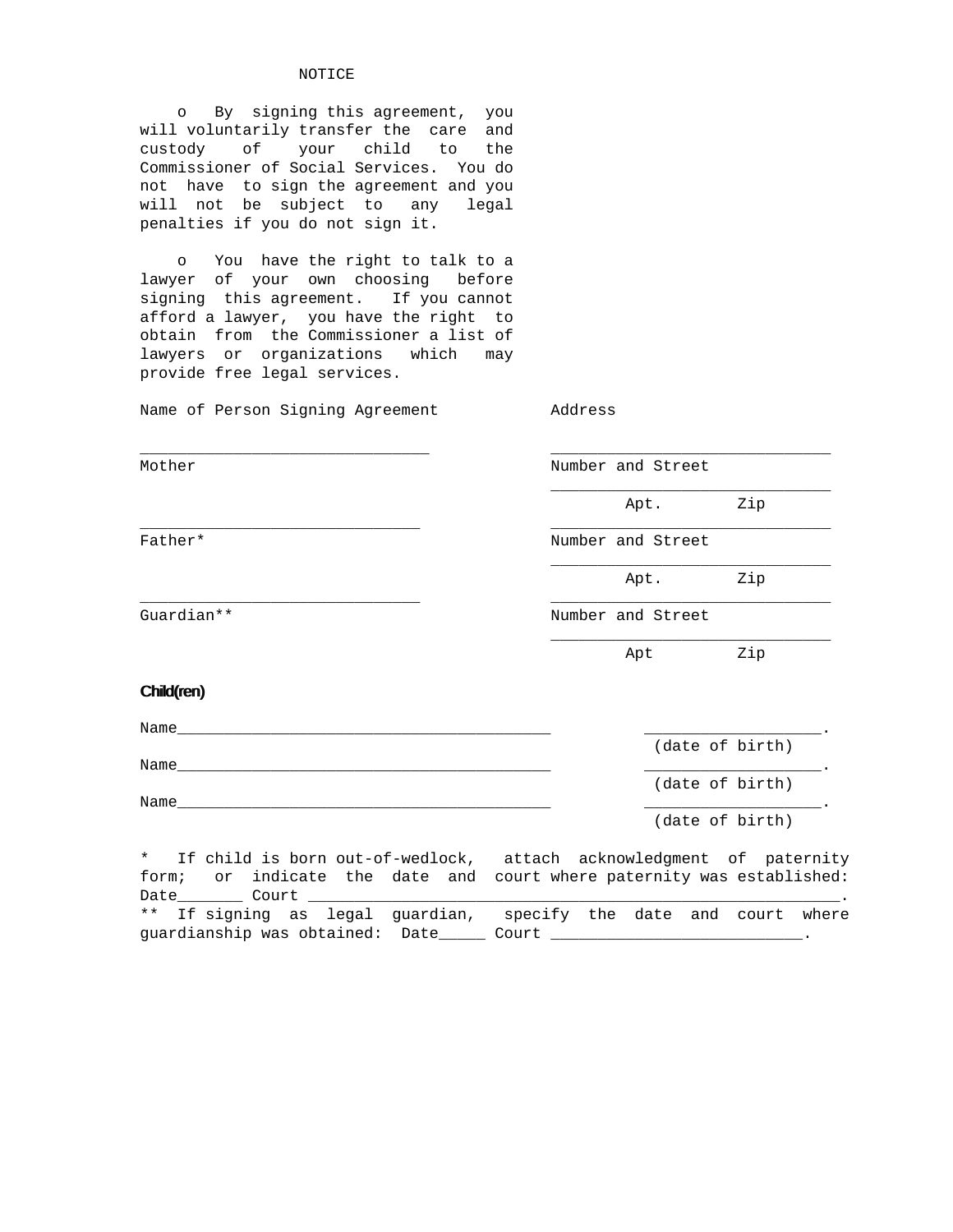# TERMS OF PLACEMENT

 I grant permission to the Commissioner of Social Services to place my child in a foster care setting that is determined to be suitable for my child's care. I understand that I am expected to work cooperatively towards planning for the future of my child, and that the agency will offer whatever help is available to enable me to decide what is best for my child. I understand that it is both my right and responsibility to plan with the agency for my child's return home, or to actively participate in making alternate plans so that the child can have the benefit of another home.

\_\_\_\_\_\_\_ Indefinite Placement

 I am placing my child with the Commissioner for an indefinite period of time. When I want my child discharged from foster care, I will make a request in writing to the Commissioner with custody of my child.

 The Commissioner will return my child to me within twenty (20) days after receiving my request unless a court order exists that would not allow the return of my child, or a court order is obtained to prevent the return.

 A court order may be obtained by the Commissioner in any of the following court proceedings: (1) a custody proceeding; (2) A child protective proceeding; (3) A proceeding to terminate parental rights; or (4) a permanency hearing that directed continued care.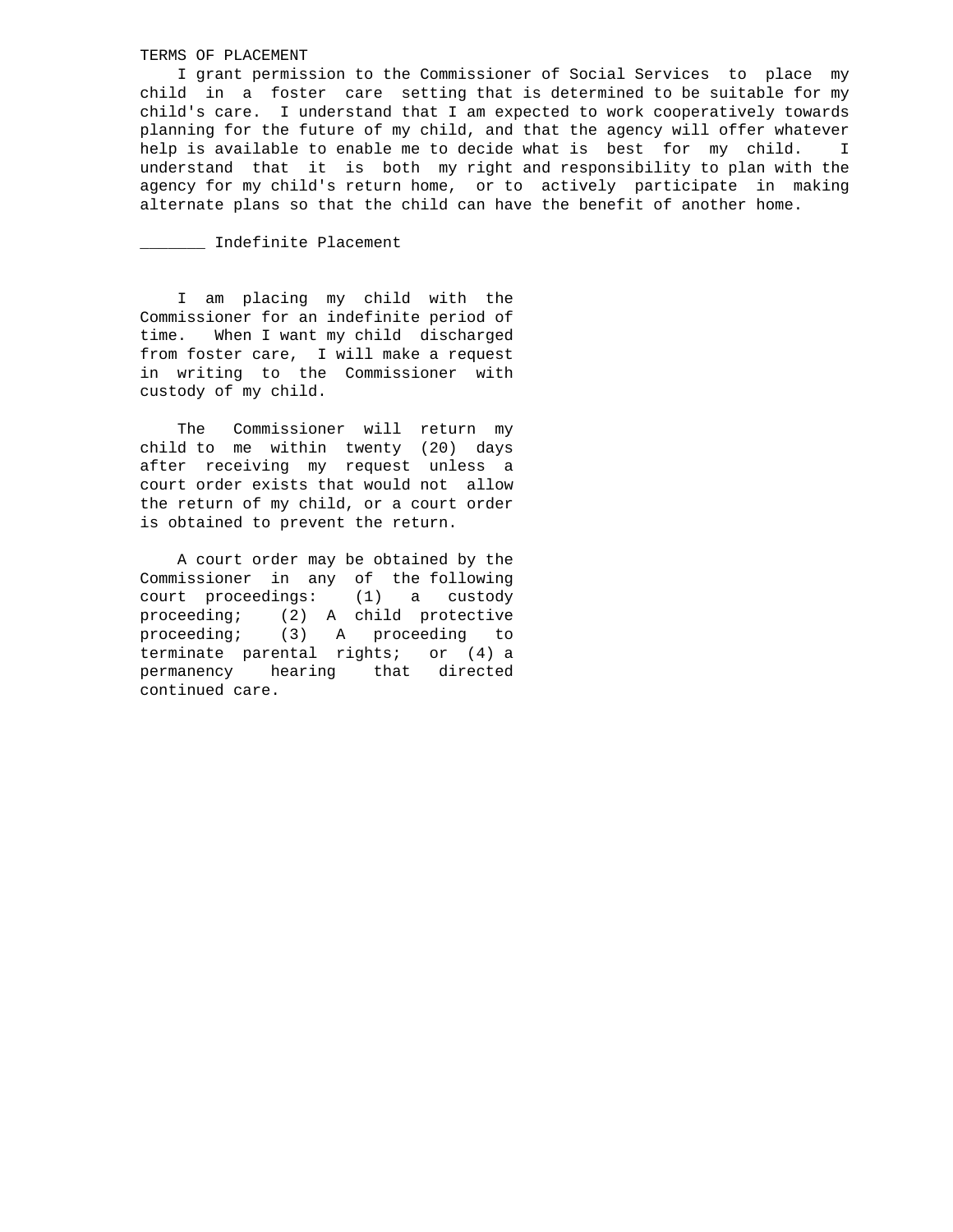### \_\_\_\_\_ Limited Placement

 I want my child to be placed with the Commissioner until \_\_\_\_\_\_\_ (Date) or until the following event takes place:

\_\_\_\_\_\_\_\_\_\_\_\_\_\_\_\_\_\_\_\_\_\_\_\_\_\_\_\_\_\_\_\_\_\_\_\_\_\_\_\_ \_\_\_\_\_\_\_\_\_\_\_\_\_\_\_\_\_\_\_\_\_\_\_\_\_\_\_\_\_\_\_\_\_\_\_\_\_\_\_\_

 My child will be returned by the above date or event specified unless a court order is obtained to prevent the return before the above date or event, or within 10 days after the date or event.

 If I am unable to receive my child, or I am unavailable or incapacitated, I consent to extend the time my child remains in care. I will notify the Commissioner when I am able to accept my child. My child must then be returned to me within ten (10) days after the receipt of my request unless a court order against the return is obtained within ten (10) days of my request.

 I may request in writing to the Commissioner the return of my child before the above date or event. The Commissioner must return my child or notify me within ten (10) days of my request if the request is denied. If the Commissioner does not act upon my request, I have the right to seek the immediate return of my child in either Family Court or State Supreme Court.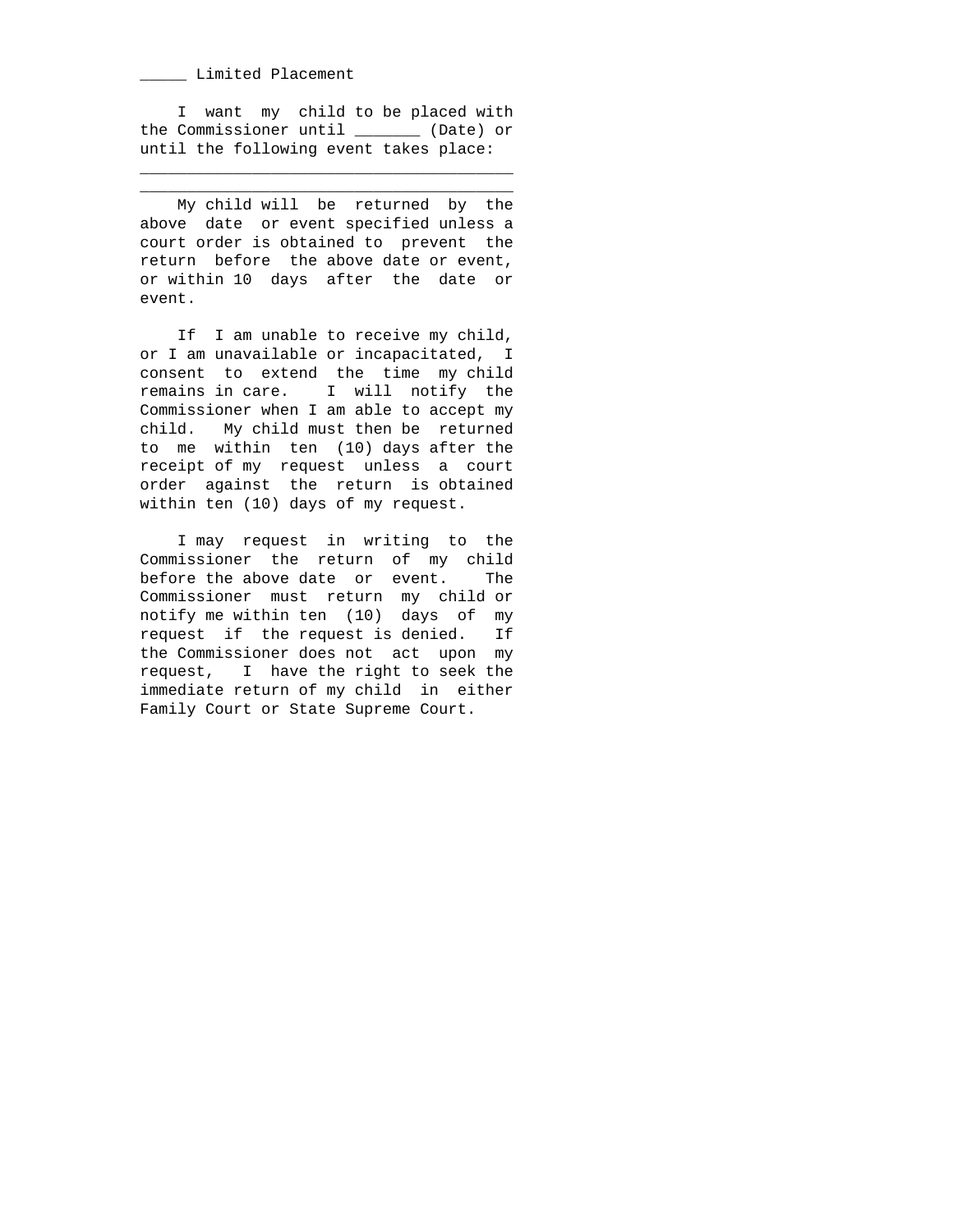As the parent(s)/guardian of my child, I agree to:

- (1) Plan for the future of my child;
- (2) Meet and consult with agency staff in developing and carrying out the best plan for my child and me;
- (3) Visit with my child;
- (4) Keep the foster care agency informed of any changes in my name or my address; and
- (5) Contribute, if I am financially able, toward the cost of my child's foster care.

 I understand that failure to meet these responsibilities listed above could be a basis for court proceedings to terminate my parental rights and free my child for adoption. I understand that if my child remains in care for fifteen of the most recent twenty-two months, the agency may be required to file a petition to terminate parental rights. I understand that if my rights are terminated, my consent would no longer be needed for my child to be adopted.

 The amount of money I will be able to contribute each week \_\_\_ (or month \_\_\_) while my child remains in the care and custody of the Commissioner is \_\_\_. (Complete by writing an amount, or "none," or "unknown.")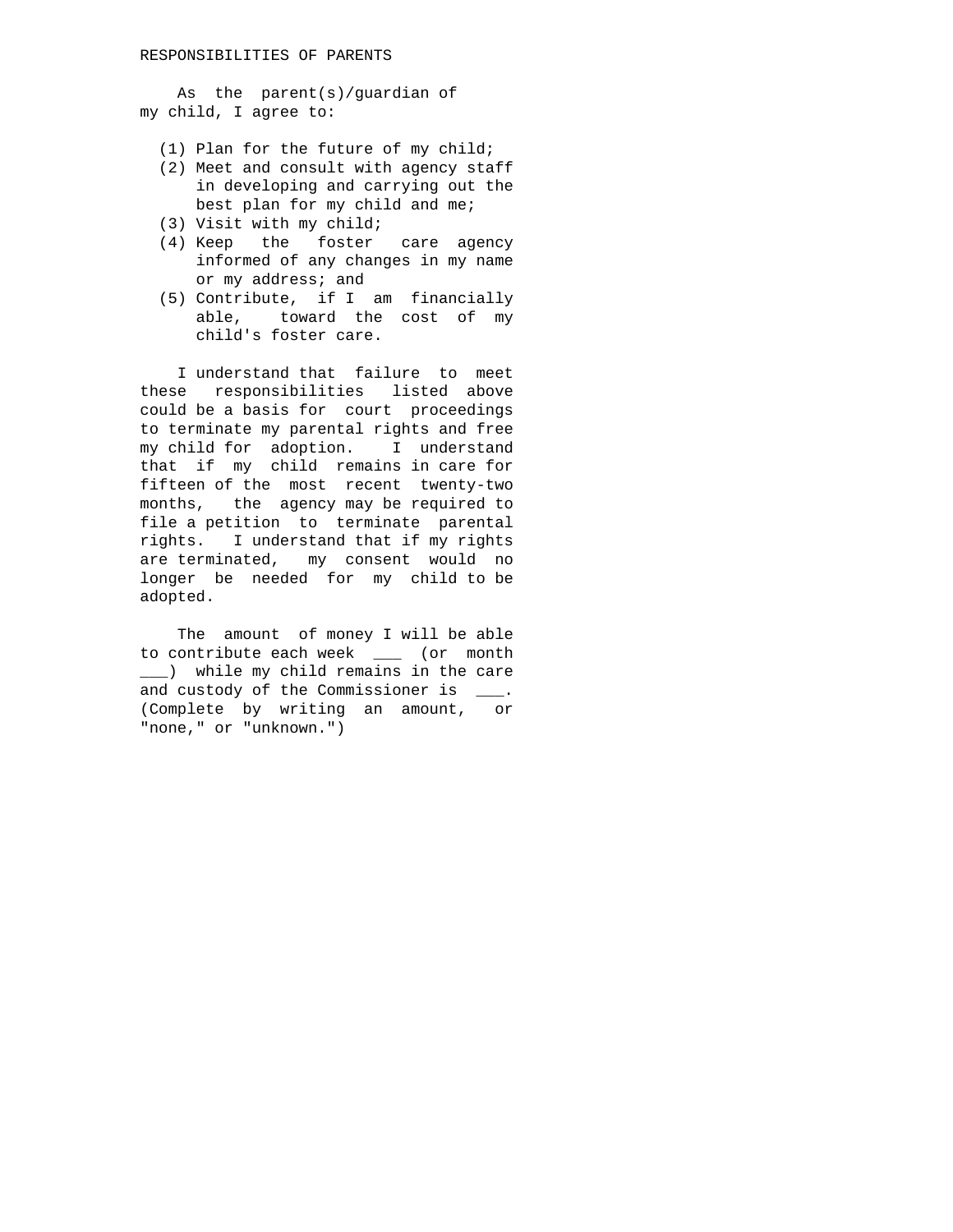### RESPONSIBILITIES OF THE COMMISSIONER

 I understand that the Commissioner of Social Services, in accordance with the plan for supportive services, and to the extent to which services are available and my eligibility for services is established, agrees to:

- (1) provide care, supervision, room, board, clothing, medical care, dental care, and education for my child;
- (2) inform me of the name, address and telephone number of the foster care agency, home or facility where my child is placed;
- (3) clearly inform me of what is expected of me before my child will be returned home and to work with me to develop and carry out a service plan for my child and me, including those supportive services needed so that my child can return home;
- (4) provide help, if needed, for any children who remain in my home;
- (5) help me make arrangements to visit my child;
- (6) hear and take appropriate action upon complaints I may have about care and services provided to my child and me.

# SUPPORTIVE SERVICES

 I have been advised of my right to have supportive services provided, including preventive and other supportive services, while my child remains in foster care. I understand that such supportive services should be provided so that my child can be returned to my home.

 I further understand that it is my responsibility to plan for and to cooperate with the provision of such supportive services. Should I fail to cooperate and my child cannot be returned to my home in accordance with the plan for services, a court action to terminate my parental rights might be brought.

 I understand that the supportive services will not be discontinued while my child remains in placement unless I agree to this in writing. There are three exceptions to this rule: (1) if the continued provision of supportive services would be contrary to a court order entered in a proceeding of which I was notified; (2) if I do not keep the agency informed of my whereabouts; or (3) if I refuse to communicate with the agency or I refuse to accept the supportive services offered.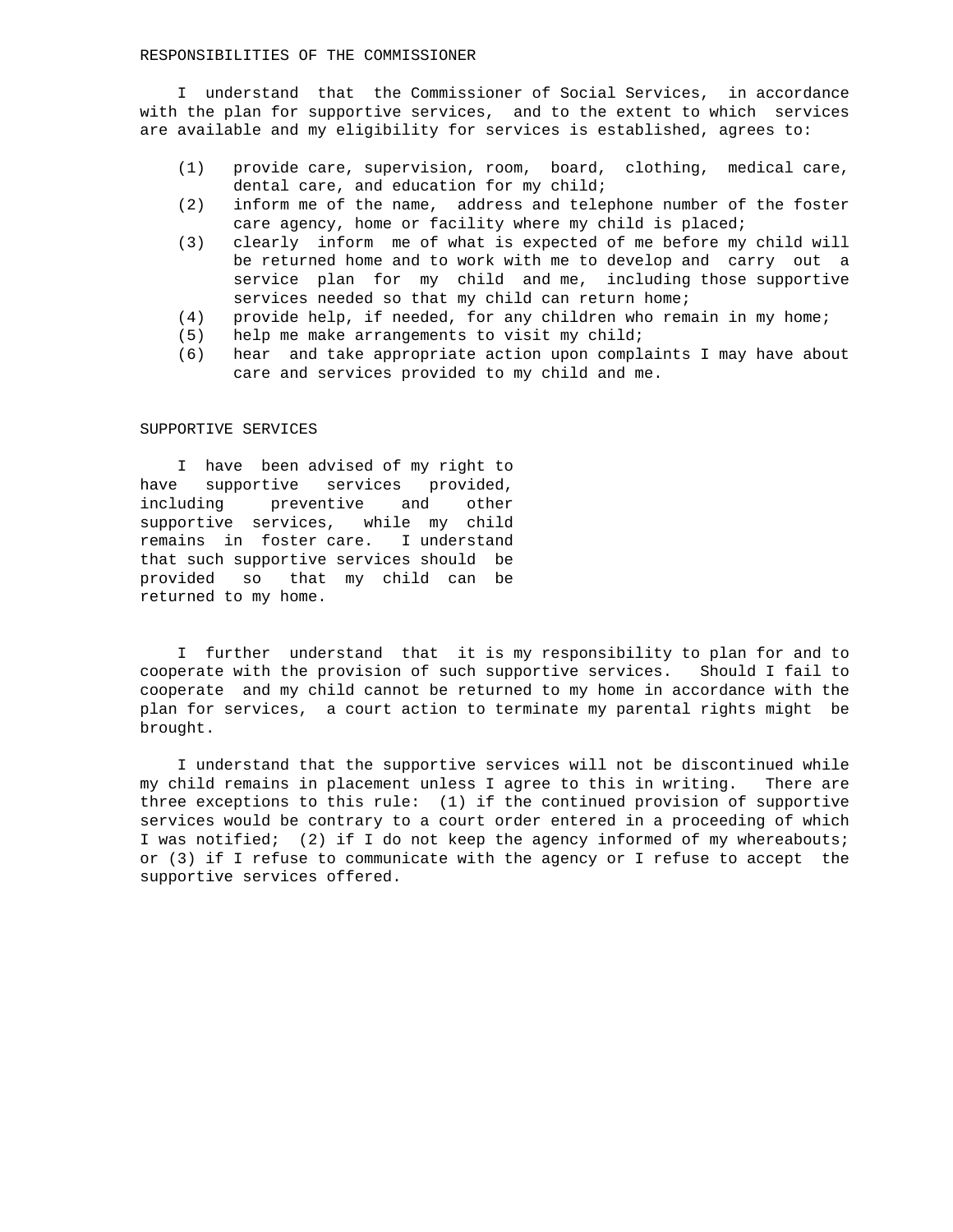### VISITING

 I have been advised of my right to visit with my child in foster care and of the importance of visiting regularly. I have the right to determine, jointly with the agency, the terms and frequency of visitation. I agree to cooperate with the agency in establishing appropriate visiting periods. I understand that at times it may be necessary to change visiting schedules due to changes in my circumstances or because of circumstances where my child is placed.

 Any court orders concerning the right of visitation to my child remain in effect and are noted here or attached to this document as required by law.

\_\_\_\_\_\_\_\_\_\_\_\_\_\_\_\_\_\_\_\_\_\_\_\_\_\_\_\_\_\_\_\_\_\_\_\_\_\_\_\_\_\_\_\_\_\_\_\_\_\_\_\_\_\_\_\_\_\_\_\_\_\_\_\_\_\_\_\_\_\_\_\_\_\_\_ \_\_\_\_\_\_\_\_\_\_\_\_\_\_\_\_\_\_\_\_\_\_\_\_\_\_\_\_\_\_\_\_\_\_\_\_\_\_\_\_\_\_\_\_\_\_\_\_\_\_\_\_\_\_\_\_\_\_\_\_\_\_\_\_\_\_\_\_\_\_\_\_\_\_\_

\_\_\_Noted: \_\_\_\_\_\_\_\_\_\_\_\_\_\_\_\_\_\_\_\_\_\_\_\_\_\_\_\_\_\_\_\_\_\_\_\_\_\_\_\_\_\_\_\_\_\_\_\_\_\_\_\_\_\_\_\_\_\_\_\_\_\_\_\_\_

#### \_\_\_Attached

 No one may stop or limit my visits without approval from a court proceeding. I understand that I would be notified of such a proceeding and may appear at the proceeding.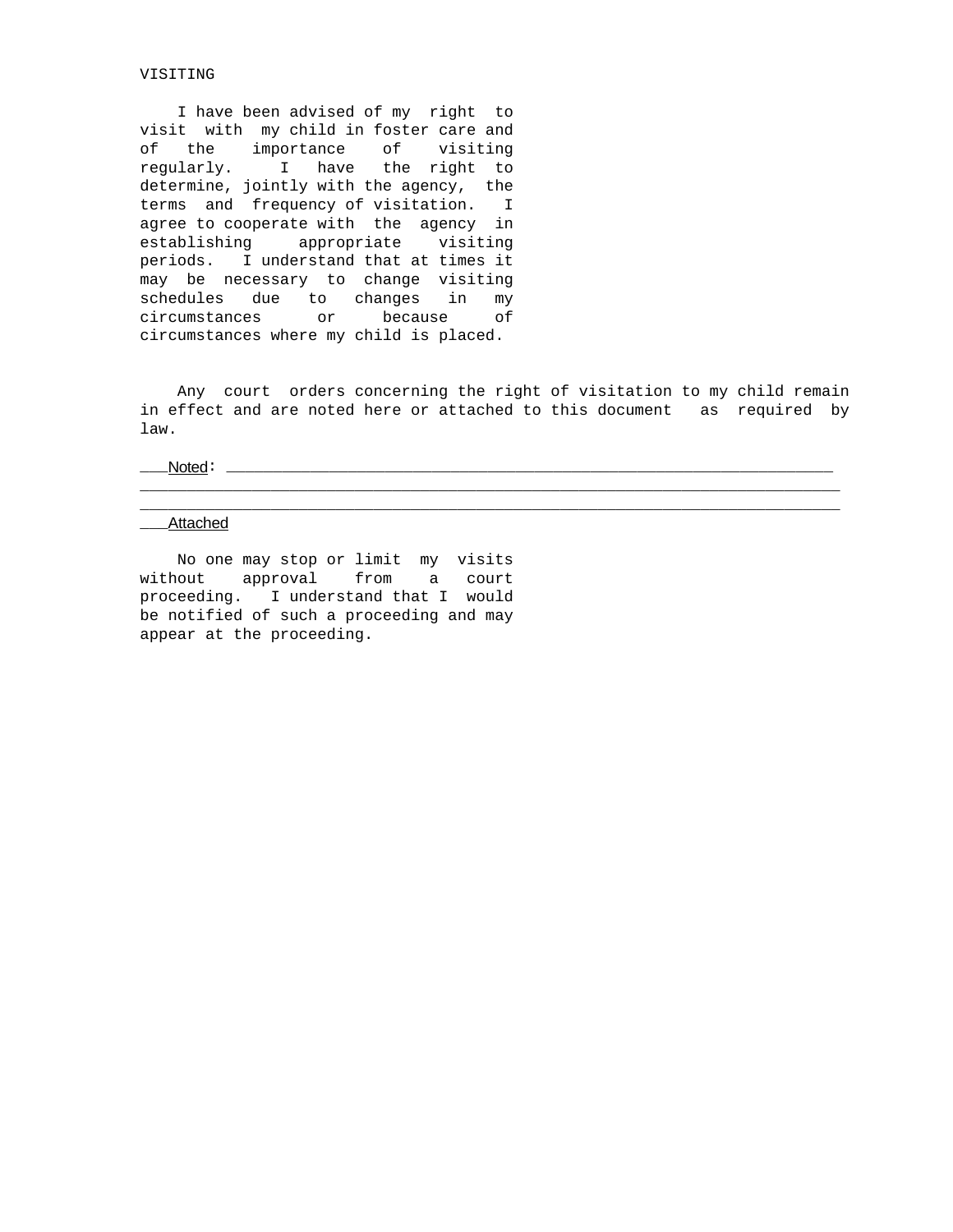## HEALTH AND MEDICAL CARE

As the parent(s) guardian of my child:

- (1) I understand that the Commissioner or a designated representative will keep me informed of my child's progress, development and health status (other than routine health care);
- (2) I agree to periodic medical examinations for my child and to the administration of any immunizations, tests, and treatments, including dental treatments, that are considered necessary for the well-being of my child **EXCEPT:** 
	- (a) surgery,
	- (b) testing for HIV infection or AIDS, or
	- (c) entering my child in experimental medical research programs (clinical trials).

 I understand that I will be consulted and my written consent sought whenever surgery is considered necessary.

 I understand that my written consent must be obtained before my child is tested for HIV infection UNLESS my child has capacity to give consent to such testing or I lose guardianship of my child or the Commissioner takes custody of my child as an abused or neglected child.

 I understand that my written consent must be obtained before my child is entered into an experimental medical research program (clinical trial) UNLESS my child reaches age 18 or I lose guardianship of my child.

- (3) In the event that my child requires emergency surgery, I authorize the Commissioner of Social Services or a designated representative to consent to such emergency surgery if I am unavailable or cannot be reached for consultation. Notice of such action will be given to me as soon as possible. I also agree that whenever an emergency arises requiring immediate medical and/or surgical care, and in the treating physician's judgment an emergency exists, and that any delay caused by an attempt to secure consent for treatment would endanger my child's life or health, necessary care may be provided immediately and notice to be will be given as soon as possible; and
- (4) I understand that when my consent to a medical procedure is requested, and if the Commissioner or a designated representative believes that my failure to give such consent would endanger the life, health or safety of my child, a child protective proceeding may be initiated in order to obtain court authorization for the medical procedure.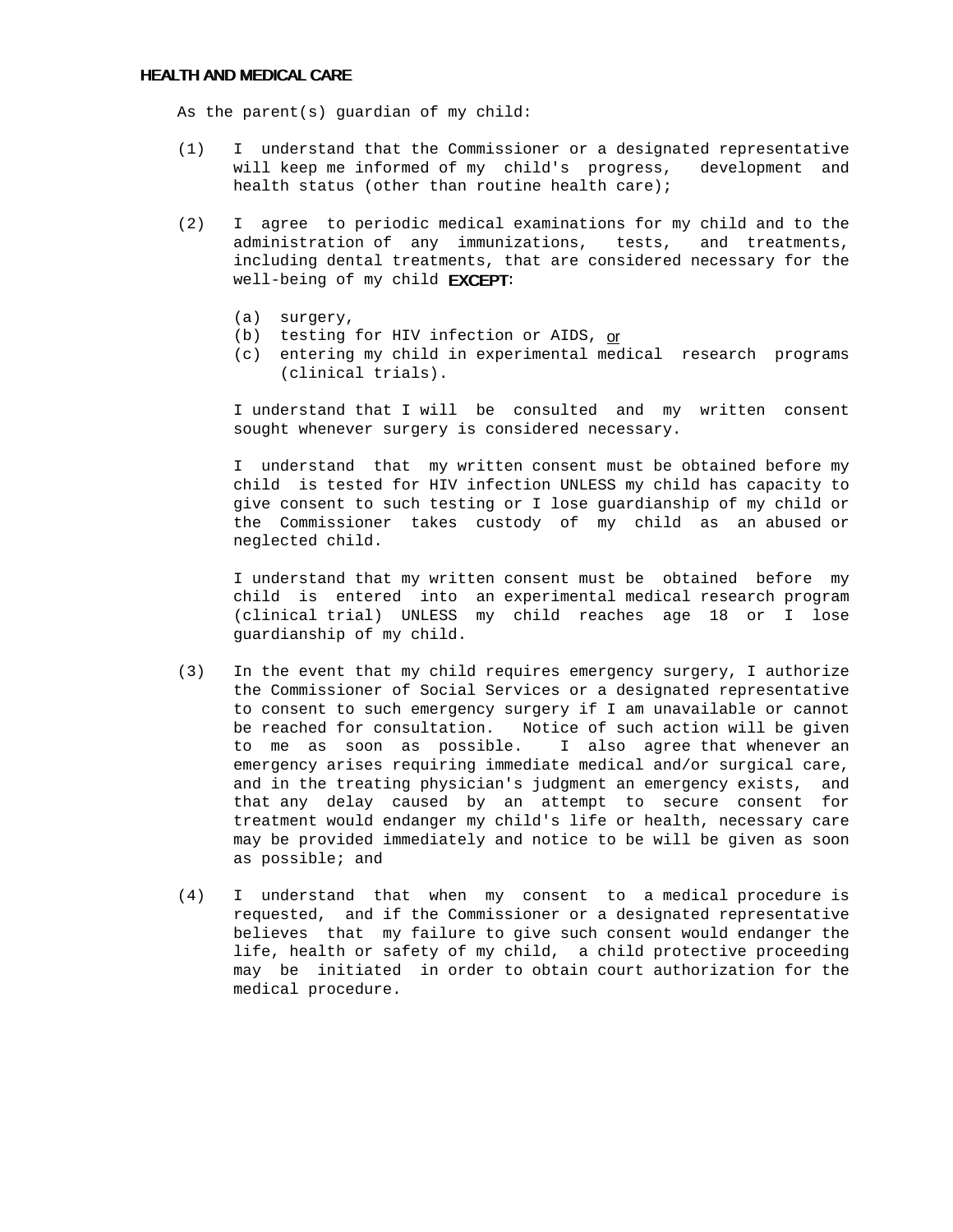## COURT HEARINGS

- (1) According to the provisions of section 358-a of the Social Services Law, if a social services official believes my child is likely to remain in care more than thirty days, a proceeding will be filed in the Family Court to obtain a court review of this Agreement. According to the provisions of section 392 of the Social Services Law, a permanency hearing will be held before the end of the first twelve (12) months in foster care and at least every twelve (12) months thereafter. I will receive notice of these hearings and have an opportunity to be present. At the hearing the court has the authority to order the Commissioner of Social Services to carry out a specific plan of action to exercise diligent efforts toward the discharge of my child from foster care, either to the child's own family or to an adoptive home. The court also retains continuing jurisdiction for certain purposes, and may review the case at the request of any of the parties involved, including the parent(s) or legal guardian.
- (2) My failure to maintain parental responsibilities may lead to action and termination of parental rights. Under the Social Services Law of the State of New York, my failure to visit and communicate with a child for six successive months without good reasons may be considered abandonment. Under the Social Services Law and the Family Court Act of the State of New York, my failure to substantially and continuously or repeatedly maintain contact with or plan for the future of the child, although physically and financially able to do so, for a period of more than one year following the date the child came into foster care, may be considered permanent neglect if the agency has made diligent efforts to encourage and strengthen my relationship with my child when such efforts are not contrary to the best interests of the child.

## RIGHT TO A FAIR HEARING

I understand that I have the right to request a State Fair Hearing if I disagree with decisions concerning services for myself or my child such as:

 o Supportive services are denied, reduced, or discontinued;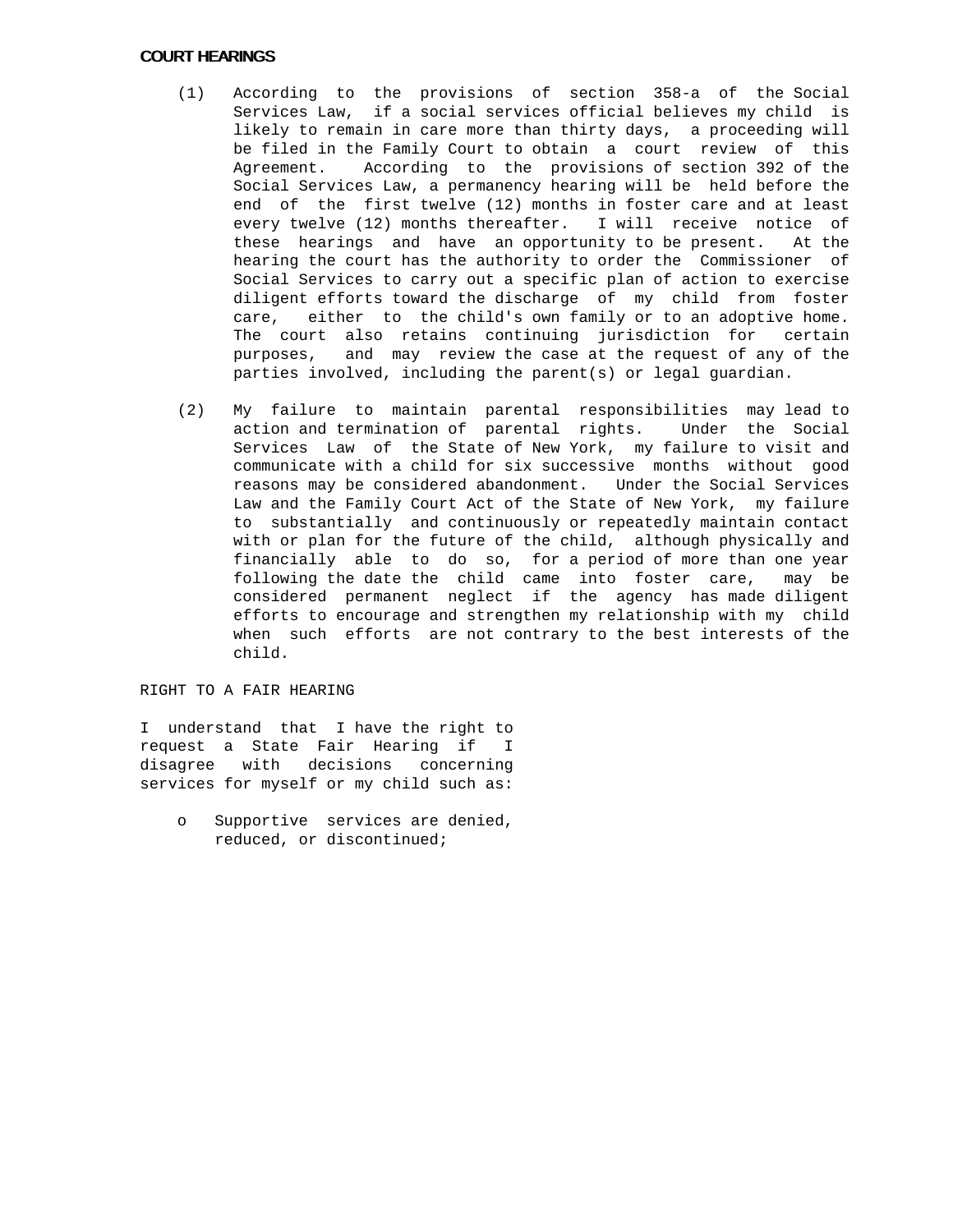- o Supportive services arranged are not appropriate for my situation or
- o I have been denied the right to visit with my child.

I may request a fair hearing:

 (1) By writing to the Office of Administrative Hearings of the Office of Temporary and Disability Assistance, P.O. Box 1930, Albany, NY 12201; or

2)By calling \_\_\_\_\_\_\_\_\_\_\_\_\_\_\_\_\_\_\_\_\_\_\_

If you receive a notice denying, discontinuing or reducing a service, you must request your hearing within 60 days of the date of such notice.